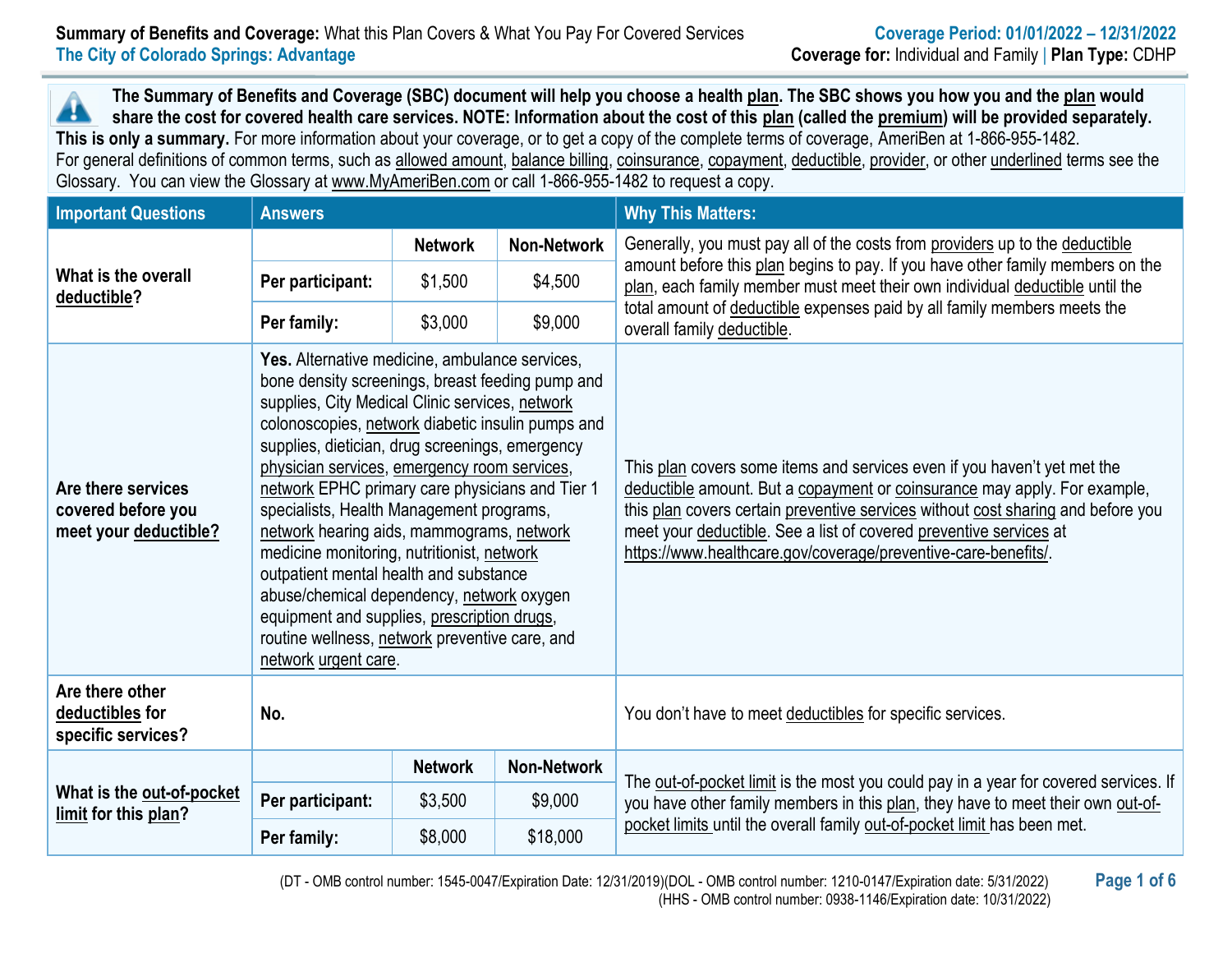| <b>Important Questions</b>                          | <b>Answers</b>                                                                                                                                                                                                                              | <b>Why This Matters:</b>                                                                                                                                                                                                                                                                                                                                                                                                                                                            |
|-----------------------------------------------------|---------------------------------------------------------------------------------------------------------------------------------------------------------------------------------------------------------------------------------------------|-------------------------------------------------------------------------------------------------------------------------------------------------------------------------------------------------------------------------------------------------------------------------------------------------------------------------------------------------------------------------------------------------------------------------------------------------------------------------------------|
| What is not included in<br>the out-of-pocket limit? | Premiums, balance-billed charges, health care this<br>Plan doesn't cover, charges in excess of maximum<br>allowed amounts, and penalties.                                                                                                   | Even though you pay these expenses, they don't count toward the out-of-pocket<br>limit.                                                                                                                                                                                                                                                                                                                                                                                             |
| Will you pay less if you<br>use a network provider? | Yes, for medical: Anthem. For a list of network<br>providers, call Anthem, at 1-800-676 BLUE or visit<br>www.anthem.com<br>Yes, for prescription drugs: MaxorPlus. For a list<br>of retail and mail pharmacies, log on to<br>www.maxor.com. | This plan uses a provider network. You will pay less if you use a provider in the<br>plan's network. You will pay the most if you use an out-of-network provider, and<br>you might receive a bill from a provider for the difference between the provider's<br>charge and what your plan pays (balance billing). Be aware, your network<br>provider might use an out-of-network provider for some services (such as lab<br>work). Check with your provider before you get services. |
| Do you need a referral<br>to see a specialist?      | No.                                                                                                                                                                                                                                         | You can see the specialist you choose without a referral.                                                                                                                                                                                                                                                                                                                                                                                                                           |

|  | All copayment and coinsurance costs shown in this chart are after your deductible has been met, if a deductible applies. |
|--|--------------------------------------------------------------------------------------------------------------------------|
|--|--------------------------------------------------------------------------------------------------------------------------|

| <b>Common</b>                                                |                                                     |                                                                                             | <b>What You Will Pay</b>                               | Limitations, Exceptions, & Other Important<br><b>Information</b>                                                                                                     |  |
|--------------------------------------------------------------|-----------------------------------------------------|---------------------------------------------------------------------------------------------|--------------------------------------------------------|----------------------------------------------------------------------------------------------------------------------------------------------------------------------|--|
| <b>Medical Event</b>                                         | <b>Services You May Need</b>                        | <b>Network Provider</b><br>(You will pay the least)                                         | <b>Non-Network Provider</b><br>(You will pay the most) |                                                                                                                                                                      |  |
| If you visit a health<br>care provider's office<br>or clinic | Primary care visit to treat<br>an injury or illness | <b>EPHC</b><br>\$30 co-payment/visit<br><b>All Other Providers</b><br>\$40 co-payment/visit | 50% co-insurance                                       |                                                                                                                                                                      |  |
|                                                              | Specialist visit                                    | Tier 1<br>\$60 co-payment/visit<br><b>All Other Providers</b><br>\$70 co-payment/visit      | 50% co-insurance                                       | -none-                                                                                                                                                               |  |
|                                                              | Preventive care/screening/<br>immunization          | No Charge                                                                                   | 50% co-insurance                                       | You may have to pay for services that aren't<br>preventive. Ask your provider if the services<br>you need are preventive. Then check what<br>your plan will pay for. |  |
| If you have a test                                           | Diagnostic test<br>(x-ray, blood work)              | 20% co-insurance                                                                            | 50% co-insurance                                       | -none                                                                                                                                                                |  |
|                                                              | Imaging (CT/PET scans, MRIs)                        | 20% co-insurance                                                                            | 50% co-insurance                                       |                                                                                                                                                                      |  |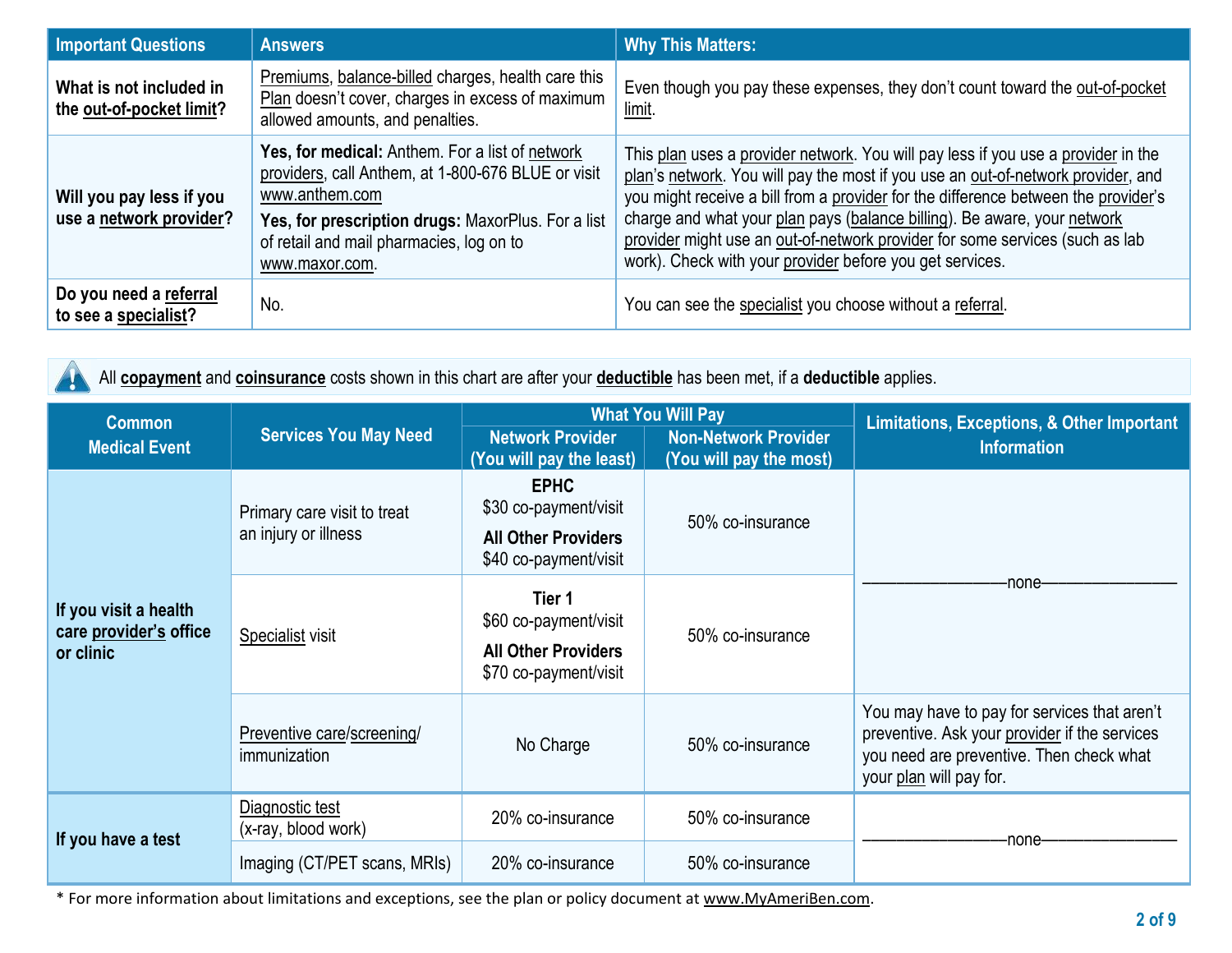| <b>Common</b>                                                                                                                         |                              |                                                                                                                                                                                    | <b>What You Will Pay</b>                                                                  | <b>Limitations, Exceptions, &amp; Other Important</b>                                                                                                                                                                                                                                                                          |  |
|---------------------------------------------------------------------------------------------------------------------------------------|------------------------------|------------------------------------------------------------------------------------------------------------------------------------------------------------------------------------|-------------------------------------------------------------------------------------------|--------------------------------------------------------------------------------------------------------------------------------------------------------------------------------------------------------------------------------------------------------------------------------------------------------------------------------|--|
| <b>Services You May Need</b><br><b>Medical Event</b>                                                                                  |                              | <b>City Employee Pharmacy</b><br>(You will pay the least)                                                                                                                          | <b>Network Provider: MaxorPlus</b><br>(You will pay the most)                             | <b>Information</b>                                                                                                                                                                                                                                                                                                             |  |
|                                                                                                                                       | Generic drugs                | Thirty (30) Day Supply<br>Thirty (30) Day Supply<br>\$25 co-payment<br>\$6 co-payment<br>Ninety (90) Day Supply<br>Ninety (90) Day Supply<br><b>Not Covered</b><br>\$15 co-payment |                                                                                           | Any amounts in the form of coupons used for<br>brand name drugs when there is a generic<br>equivalent available, unless the brand name is<br>medically necessary, does not apply to the out-<br>of-pocket limit.<br>Plan participants will progressively pay higher                                                            |  |
| If you need drugs to<br>treat your illness or<br>condition<br>More information about<br>prescription drug<br>coverage is available at | Preferred brand drugs        | Thirty (30) Day Supply<br>\$35 co-payment<br>Ninety (90) Day Supply<br>\$70 co-payment                                                                                             | Thirty (30) Day Supply<br>\$55 co-payment<br>Ninety (90) Day Supply<br><b>Not Covered</b> | co-payments for maintenance prescriptions<br>that are filled at a MaxorPlus Retail Network<br>Pharmacy versus the City Employee<br>Pharmacy.<br>Some medications may be subject to<br>quantity limitations and/or pre-certification.                                                                                           |  |
| www.cityemployeepha<br>rmacy.com OR<br>www.maxor.com                                                                                  | Non-preferred<br>brand drugs | Thirty (30) Day Supply<br>\$60 co-payment<br>Ninety (90) Day Supply<br>\$120 co-payment                                                                                            | Thirty (30) Day Supply<br>\$75 co-payment<br>Ninety (90) Day Supply<br><b>Not Covered</b> | Not all prescription drugs are covered. To<br>determine if a specific drug is covered under<br>your plan, log into your account at<br>www.cityemployeepharmacy.com OR<br>www.maxor.com.<br>If you obtain prescription drugs from a non-<br>network pharmacy, you will be required to pay<br>the full cost of the prescription. |  |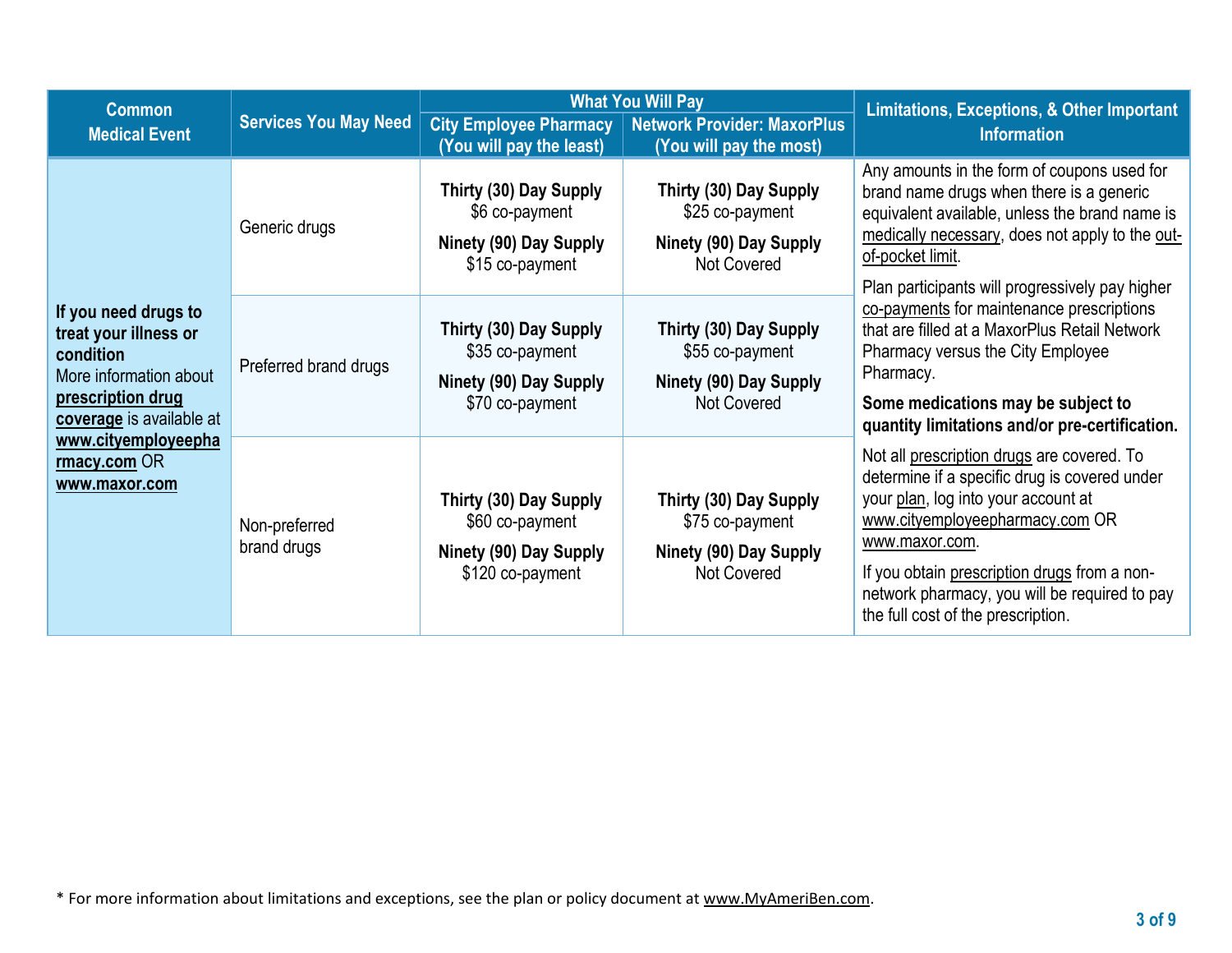| <b>Common</b>                                                                                                                                                                                 |                              |                                                                                                                                             | <b>What You Will Pay</b>                                                               | Limitations, Exceptions, & Other Important                                                                                                                                                                                                                                                                                                                                                                                                                                                                                                                                                                                                                                                                                                                                          |
|-----------------------------------------------------------------------------------------------------------------------------------------------------------------------------------------------|------------------------------|---------------------------------------------------------------------------------------------------------------------------------------------|----------------------------------------------------------------------------------------|-------------------------------------------------------------------------------------------------------------------------------------------------------------------------------------------------------------------------------------------------------------------------------------------------------------------------------------------------------------------------------------------------------------------------------------------------------------------------------------------------------------------------------------------------------------------------------------------------------------------------------------------------------------------------------------------------------------------------------------------------------------------------------------|
| <b>Medical Event</b>                                                                                                                                                                          | <b>Services You May Need</b> | (You will pay the least)                                                                                                                    | <b>City Employee Pharmacy   Network Provider: MaxorPlus</b><br>(You will pay the most) | <b>Information</b>                                                                                                                                                                                                                                                                                                                                                                                                                                                                                                                                                                                                                                                                                                                                                                  |
| If you need drugs to<br>treat your illness or<br>condition<br>More information about<br>prescription drug<br>coverage is available at<br>www.cityemployeepha<br>rmacy.com OR<br>www.maxor.com | <b>Specialty drugs</b>       | Preferred/Tier 4)<br>*20% co-insurance<br>up to a \$100 co-payment<br>Non-Preferred/Tier 5<br>*20% co-insurance<br>up to a \$150 co-payment | <b>Not Covered</b>                                                                     | *Co-insurance is waived and the full<br>co-payment is applied for specialty drugs<br>bought without co-payment assistance.<br>Specialty drugs are covered only up to a thirty<br>$(30)$ day supply.<br><b>Maxor Specialty Pharmacy Patient Care</b><br>Advocates will assist members with enrollment<br>with manufacturer copay assistance programs<br>if available (Please note that not all specialty<br>medications will have copay assistance<br>available; those medications that do have<br>assistance available are subject to availability<br>and may be discontinued at any time). Any<br>portion known to have been paid by a<br>secondary payer (i.e. patient assistance, copay<br>cards, or other insurance) will not be<br>considered as true member out-of-pocket and |
|                                                                                                                                                                                               |                              |                                                                                                                                             |                                                                                        | will not apply to deductible and out-of-pocket<br>maximums.                                                                                                                                                                                                                                                                                                                                                                                                                                                                                                                                                                                                                                                                                                                         |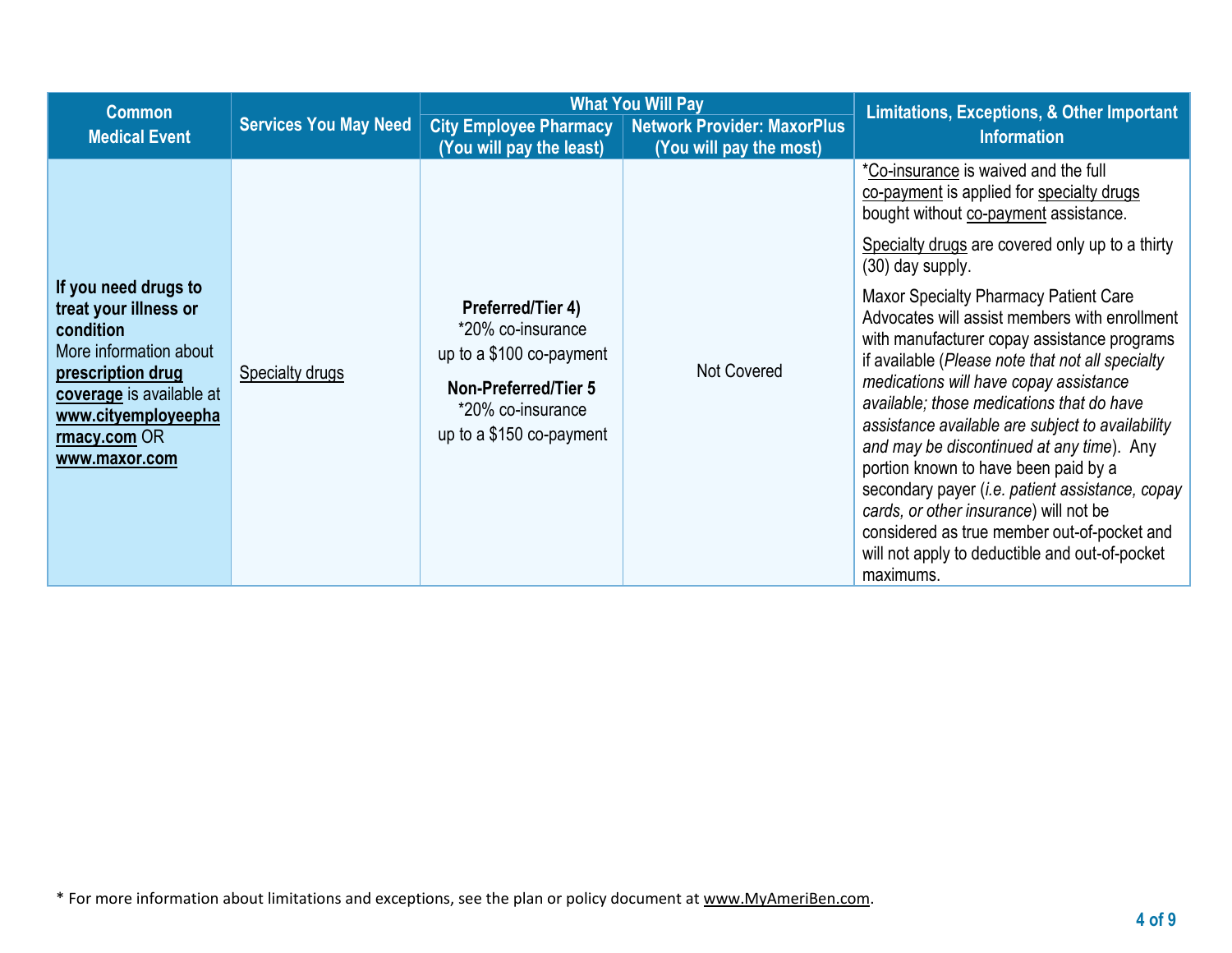| <b>Common</b>                                                                      |                                                   |                                                                                                                    | <b>What You Will Pay</b>                               | <b>Limitations, Exceptions, &amp; Other Important</b>                                                                                                                                     |  |
|------------------------------------------------------------------------------------|---------------------------------------------------|--------------------------------------------------------------------------------------------------------------------|--------------------------------------------------------|-------------------------------------------------------------------------------------------------------------------------------------------------------------------------------------------|--|
| <b>Medical Event</b>                                                               | <b>Services You May Need</b>                      | <b>Network Provider</b><br>(You will pay the least)                                                                | <b>Non-Network Provider</b><br>(You will pay the most) | <b>Information</b>                                                                                                                                                                        |  |
| If you have                                                                        | Facility fee (e.g., ambulatory<br>surgery center) | <b>Freestanding Facility</b><br>10% co-insurance<br><b>UCHealth Memorial</b>                                       | 50% co-insurance                                       | -none-                                                                                                                                                                                    |  |
| outpatient surgery                                                                 | Physician/surgeon fees                            | <b>Facility</b><br>15% co-insurance<br><b>Other</b><br>20% co-insurance                                            |                                                        |                                                                                                                                                                                           |  |
| If you need immediate                                                              | Emergency room care                               | 20% co-insurance                                                                                                   |                                                        | Pre-certification is required for all hospital<br>admissions. Failure to obtain pre-certification<br>within forty-eight (48) hours of admission may<br>result in your claim being denied. |  |
| medical attention                                                                  | <b>Emergency medical</b><br>transportation        | 20% co-insurance                                                                                                   | 20% co-insurance                                       | -none-                                                                                                                                                                                    |  |
|                                                                                    | Urgent care                                       | 20% co-insurance                                                                                                   | 50% co-insurance                                       | none                                                                                                                                                                                      |  |
| If you have a                                                                      | Facility fee (e.g., hospital room)                | <b>UCHealth Memorial</b><br><b>Facility</b><br>15% co-insurance                                                    | 50% co-insurance                                       | Pre-certification is required. Failure to obtain<br>pre-certification may result in your claim being                                                                                      |  |
| hospital stay                                                                      | Physician/surgeon fees                            | <b>All Other Facilities</b><br>20% co-insurance                                                                    |                                                        | denied.                                                                                                                                                                                   |  |
|                                                                                    | <b>Outpatient services</b>                        | \$30 co-payment                                                                                                    | 50% co-insurance                                       | One (1) annual mental health wellness exam is<br>covered at no charge.                                                                                                                    |  |
| If you need mental<br>health, behavioral<br>health, or substance<br>abuse services | Inpatient services                                | <b>UCHealth Memorial</b><br><b>Facility</b><br>15% co-insurance<br><b>All Other Facilities</b><br>20% co-insurance | 50% co-insurance                                       | Pre-certification is required. Failure to obtain<br>pre-certification may result in your claim being<br>denied.                                                                           |  |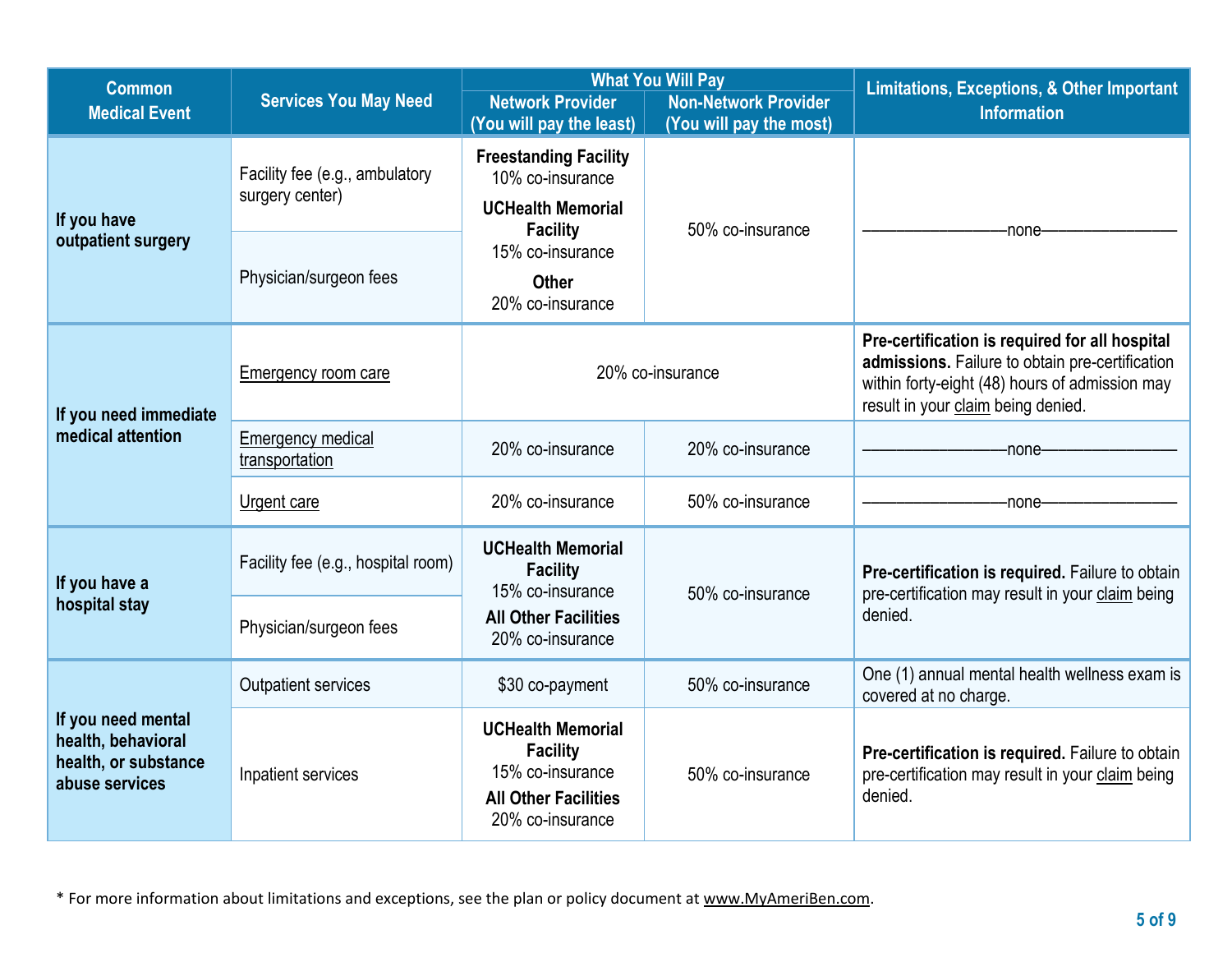| <b>Common</b>                                                 |                                                                                                           |                                                                                                     | <b>What You Will Pay</b>                               | <b>Limitations, Exceptions, &amp; Other Important</b>                                                                                                                                                            |  |
|---------------------------------------------------------------|-----------------------------------------------------------------------------------------------------------|-----------------------------------------------------------------------------------------------------|--------------------------------------------------------|------------------------------------------------------------------------------------------------------------------------------------------------------------------------------------------------------------------|--|
| <b>Medical Event</b>                                          | <b>Services You May Need</b>                                                                              | <b>Network Provider</b><br>(You will pay the least)                                                 | <b>Non-Network Provider</b><br>(You will pay the most) | <b>Information</b>                                                                                                                                                                                               |  |
| If you are pregnant                                           | Office visits<br>Childbirth/delivery<br>professional services<br>Childbirth/delivery<br>facility services | <b>UCHealth Memorial</b><br><b>Facility</b><br>15% co-insurance<br><b>Other</b><br>20% co-insurance | 50% co-insurance                                       | -none-                                                                                                                                                                                                           |  |
|                                                               | Home health care                                                                                          | 20% co-insurance                                                                                    | 50% co-insurance                                       | Covers up to two (2) hours in a twenty-four<br>(24) hour period.                                                                                                                                                 |  |
|                                                               | Rehabilitation services                                                                                   | <b>UCHealth Memorial</b><br><b>Facility (Inpatient)</b>                                             | 50% co-insurance                                       | <b>Outpatient Rehabilitation Services</b><br>Maximum: one-hundred eighty (180) days per<br>illness/injury<br>Benefit Year Maximum (Other): sixty (60)<br>visits, combined                                        |  |
| If you need help<br>recovering or have<br>other special needs | <b>Habilitation services</b>                                                                              | 15% co-insurance<br><b>Other</b><br>20% co-insurance                                                |                                                        | Pre-certification is required for outpatient<br>pediatric rehabilitation therapy up to age<br>ten (10) and hospital admissions. Failure to<br>obtain pre-certification may result in your claim<br>being denied. |  |
|                                                               | Skilled nursing care                                                                                      | 50% co-insurance                                                                                    | 50% co-insurance                                       | Lifetime Maximum: three-hundred sixty-five<br>$(365)$ days<br>Pre-certification is required. Failure to obtain<br>pre-certification may result in your claim being<br>denied.                                    |  |
|                                                               | Durable medical equipment                                                                                 | 0% co-insurance                                                                                     | 50% co-insurance                                       | -none-                                                                                                                                                                                                           |  |
|                                                               | Hospice services                                                                                          | 20% co-insurance                                                                                    | 50% co-insurance                                       | -none·                                                                                                                                                                                                           |  |
| If your child needs                                           | Children's eye exam                                                                                       | No Charge                                                                                           | 50% co-insurance                                       | Covered only for plan participants up to age<br>eighteen (18) who are not enrolled in The City<br>of Colorado Springs' VSP. Routine only.                                                                        |  |
| dental or eye care                                            | Children's glasses                                                                                        | <b>Not Covered</b>                                                                                  | Not Covered                                            | -none-                                                                                                                                                                                                           |  |
|                                                               | Children's dental check-up                                                                                | Not Covered                                                                                         | Not Covered                                            | -none-                                                                                                                                                                                                           |  |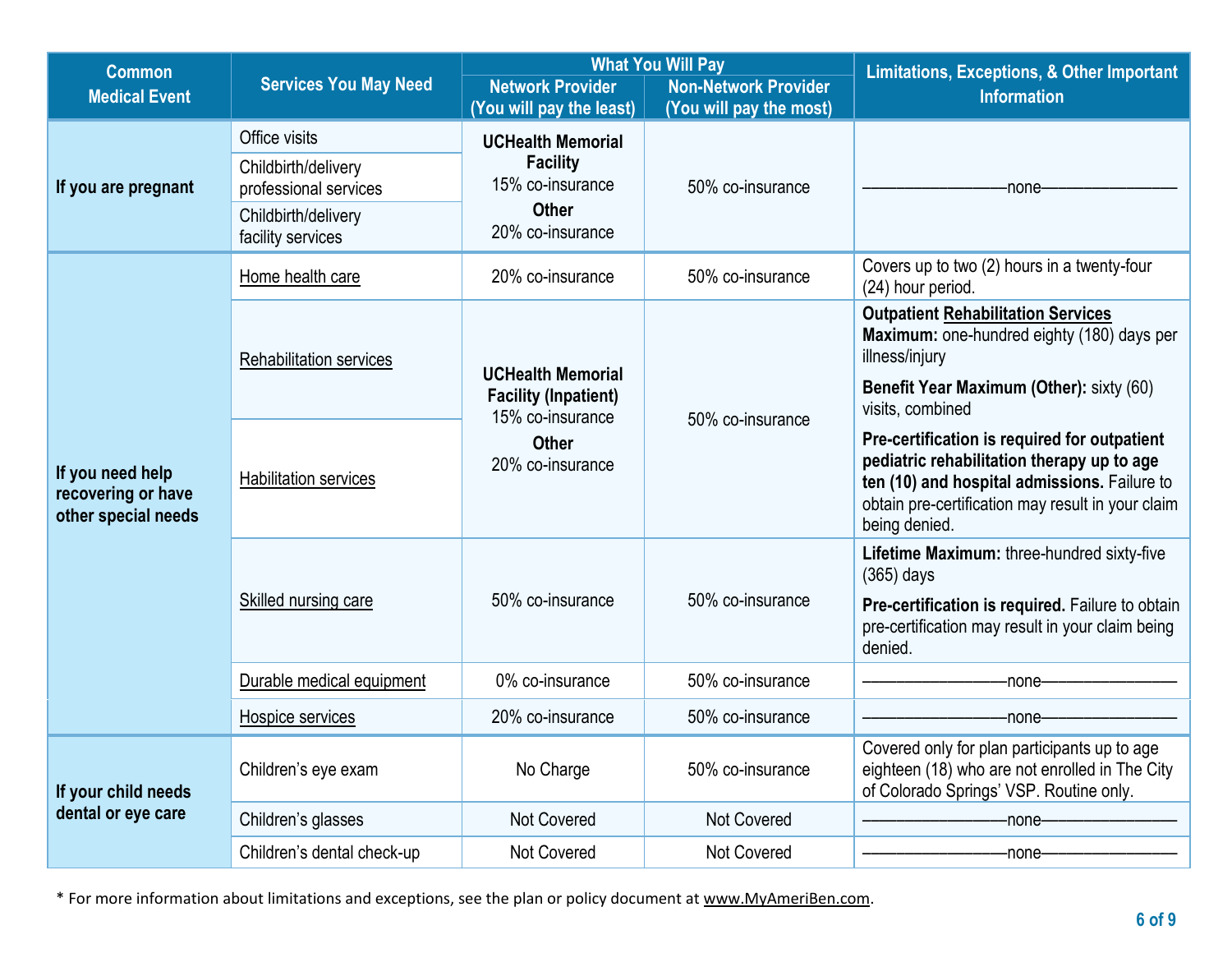**Excluded Services & Other Covered Services:**

| Services Your Plan Generally Does NOT Cover (Check your policy or plan document for more information and a list of any other excluded services.) |  |                                                                                                                              |  |                                                               |  |  |
|--------------------------------------------------------------------------------------------------------------------------------------------------|--|------------------------------------------------------------------------------------------------------------------------------|--|---------------------------------------------------------------|--|--|
| Abortion (except in cases of rape, incest, or when $\bullet$<br>the mother's life is in danger)<br><b>Cosmetic Surgery</b>                       |  | Dental Care (Adult)<br>Non-Emergency care when traveling outside the U.S. • Routine Foot Care<br><b>Private-Duty Nursing</b> |  | Routine Eye Care (Adult)<br>(except when medically necessary) |  |  |
| Other Covered Services (Limitations may apply to these services. This isn't a complete list. Please see your plan document.)                     |  |                                                                                                                              |  |                                                               |  |  |
| Acupuncture<br><b>Bariatric Surgery</b><br>Chiropractic Care                                                                                     |  | <b>Hearing Aids</b><br><b>Infertility Treatment</b>                                                                          |  | Long-Term Care<br><b>Weight Loss Programs</b>                 |  |  |

Your Rights to Continue Coverage: There are agencies that can help if you want to continue your coverage after it ends. The contact information for those agencies is: You may also contact the Plan at The City of Colorado Springs, 30 S. Nevada Avenue, P.O. Box 1575, Mail Code 322 Colorado Springs, CO 80901- 1575, 719-385-5125. Other coverage options may be available to you too, including buying individual insurance coverage through the Health Insurance [Marketplace.](https://www.healthcare.gov/sbc-glossary/#marketplace) For more information about the [Marketplace,](https://www.healthcare.gov/sbc-glossary/#marketplace) visit www.HealthCare.gov or call 1-800-318-2596.

Your Grievance and Appeals Rights: There are agencies that can help if you have a complaint against you[r plan](https://www.healthcare.gov/sbc-glossary/#plan) for a denial of a [claim.](https://www.healthcare.gov/sbc-glossary/#claim) This complaint is called a [grievance](https://www.healthcare.gov/sbc-glossary/#grievance) or [appeal.](https://www.healthcare.gov/sbc-glossary/#appeal) For more information about your rights, look at the explanation of benefits you will receive for that medical [claim.](https://www.healthcare.gov/sbc-glossary/#claim) You[r plan](https://www.healthcare.gov/sbc-glossary/#plan) documents also provide complete information to submit a [claim,](https://www.healthcare.gov/sbc-glossary/#claim) [appeal,](https://www.healthcare.gov/sbc-glossary/#appeal) or a [grievance](https://www.healthcare.gov/sbc-glossary/#grievance) for any reason to your [plan.](https://www.healthcare.gov/sbc-glossary/#plan) For more information about your rights, this notice, or assistance, contact:

AmeriBen Attention: Appeals Coordination P.O. Box 7186 Boise, ID 83707 1-866-504-6814

**Does this plan provide Minimum Essential Coverage? Yes**

Minimum Essential Coverage generally includes plans, health insurance available through the Marketplace or other individual market policies, Medicare, Medicaid, CHIP, TRICARE, and certain other coverage. If you are eligible for certain types of Minimum Essential Coverage, you may not be eligible for the premium tax credit.

## **Does this plan meet the Minimum Value Standards? Yes**

If your [plan](https://www.healthcare.gov/sbc-glossary/#plan) doesn't meet the [Minimum Value Standards,](https://www.healthcare.gov/sbc-glossary/#minimum-value-standard) you may be eligible for a [premium tax credit](https://www.healthcare.gov/sbc-glossary/#premium-tax-credits) to help you pay for a [plan](https://www.healthcare.gov/sbc-glossary/#plan) through the [Marketplace.](https://www.healthcare.gov/sbc-glossary/#marketplace)

## **Language Access Services:**

Spanish (Español): Para obtener asistencia en Español, llame al: 1-866-955-1482.

Tagalog (Tagalog): Kung kailangan ninyo ang tulong sa Tagalog tumawag sa: 1-866-955-1482.

Chinese (中文): 如果需要中文的帮助, 请拨打这个号码: 1-866-955-1482.

Navajo (Dine): Dinek'ehgo shika at'ohwol ninisingo, kwiijigo holne': 1-866-955-1482.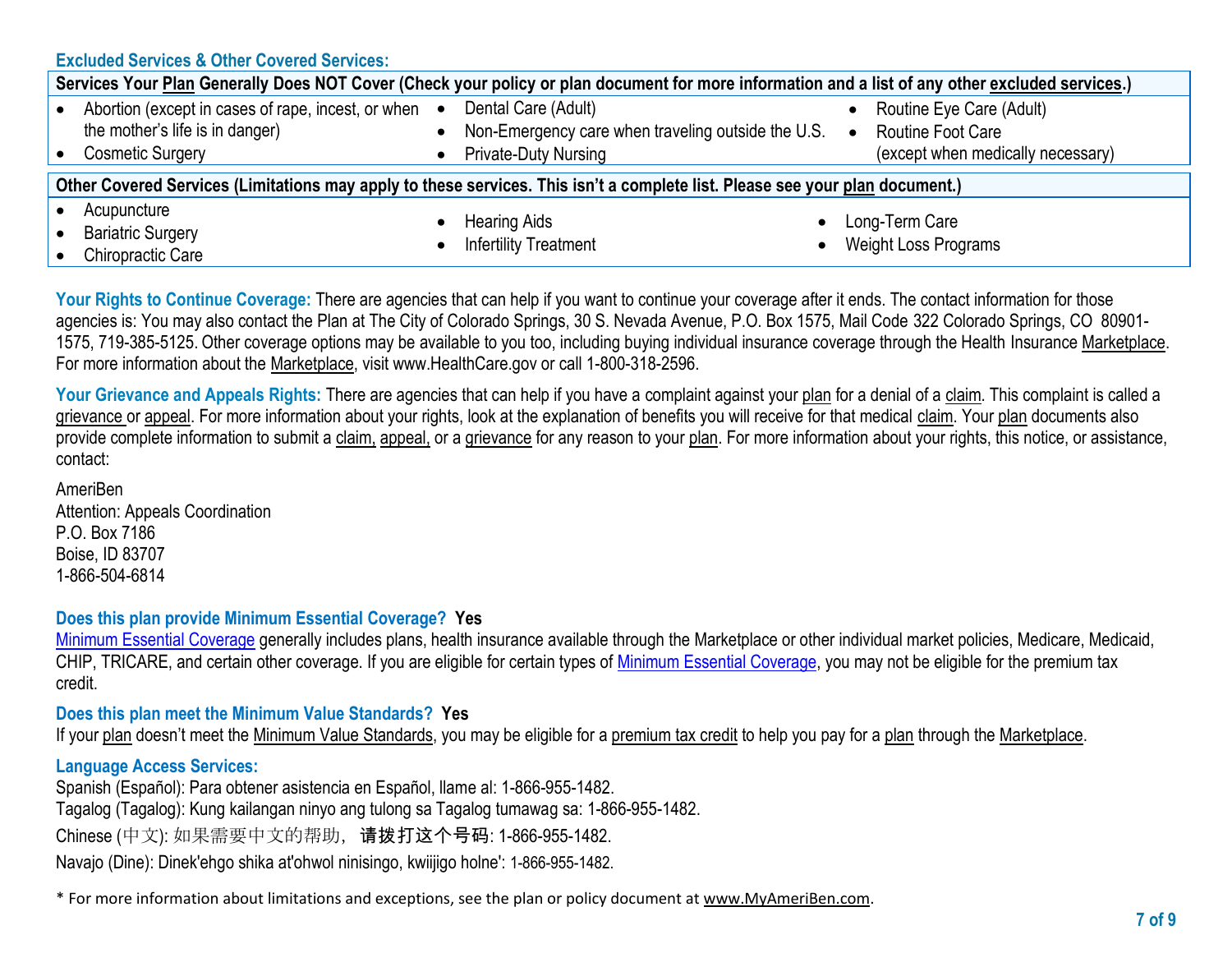*To see examples of how this plan might cover costs for a sample medical situation, see the next section.*

**PRA Disclosure Statement:** According to the Paperwork Reduction Act of 1995, no persons are required to respond to a collection of information unless it displays a valid OMB control number. The valid OMB control number for this information collection is **0938-1146**. The time required to complete this information collection is estimated to average **0.08** hours per response, including the time to review instructions, search existing data resources, gather the data needed, and complete and review the information collection. If you have comments concerning the accuracy of the time estimate(s) or suggestions for improving this form, please write to: CMS, 7500 Security Boulevard, Attn: PRA Reports Clearance Officer, Mail Stop C4-26-05, Baltimore, Maryland 21244-1850.